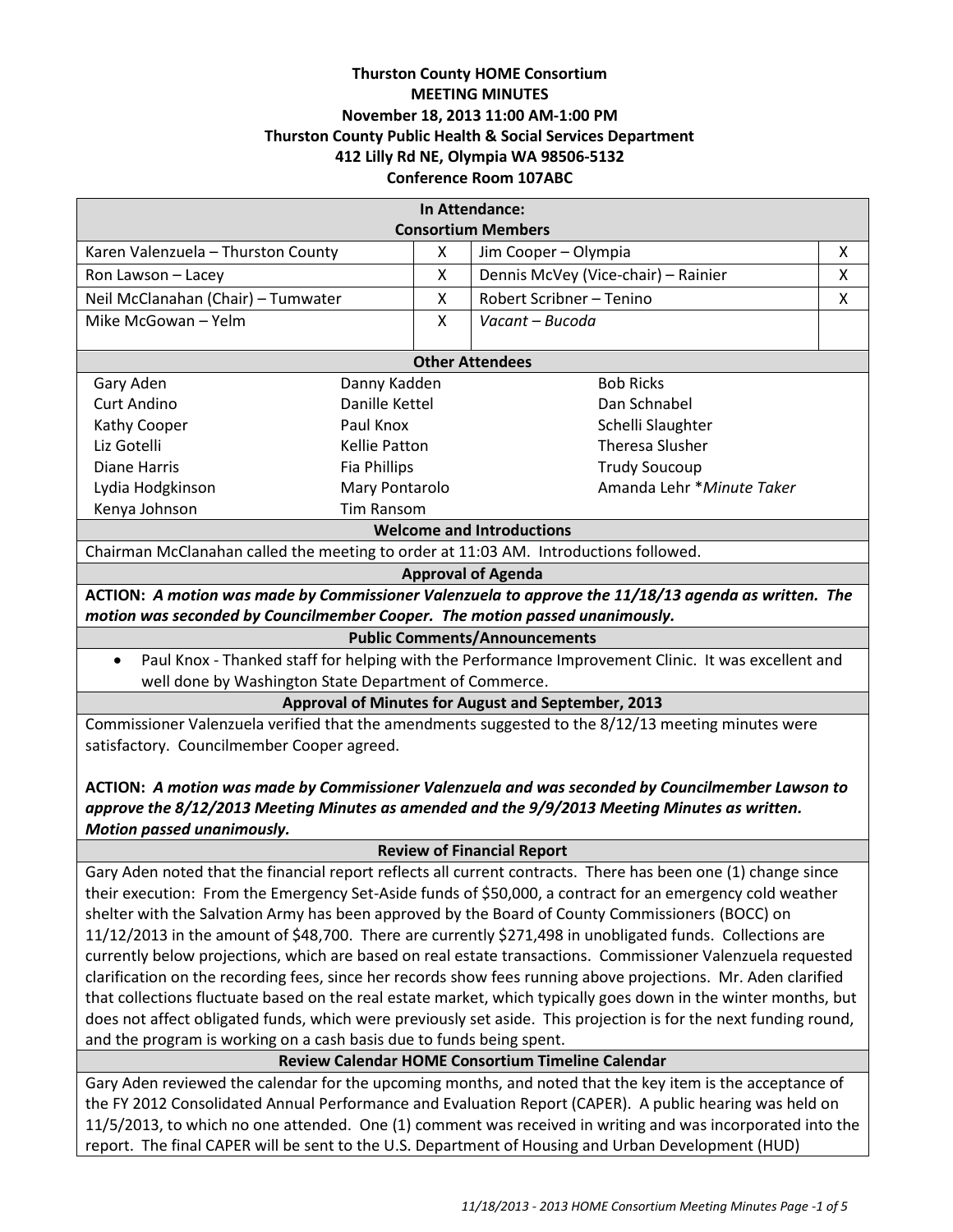pending final approval by the BOCC on 12/3/2013. December Items: staff is working on the Consolidated Development Block Grant (CDBG) and 2060/2163 compliance, as well as goals and priorities for the upcoming year.

Discussion: Councilmember McGowan asked if highlighted items from the HOME Consortium Retreat will be discussed during today's meeting. Mr. Aden confirmed that the winter shelter and South County assessment are on the agenda. Chairman McClanahan requested that Kitsap County's consolidated Request for Proposal (RFP) process is included on the December HOME Consortium agenda. Paul Knox said that the HOME Citizen Advisory Committee (HCAC) will be discussing these items at their next meeting as well. Commissioner Valenzuela pointed out that the Point-in-Time (PIT) Homeless Count and Homeless Connect Event (HCE) contracts are separate this year, with the PIT Count occurring in January 2014, and the HCE occurring in December 2013. Theresa Slusher, Homeless Coordinator, had flyers of the HCE that was distributed to attendees. Ms. Slusher also gave further information on the HCE, which is on Saturday, 12/7/2013 from 8:00 AM to 6:00 PM at the Olympia Community Center located at 222 Columbia Street NW, and will include free immunizations, three (3) meals, haircuts, commodities, and will promote the PIT Count. Commissioner Valenzuela clarified that immunizations are funded through the Thurston County's Public Health and Social Services (PHSS) Department. Ms. Slusher also announced that there will be assistance available to those who want to sign up for Medicaid.

## **CAPER Review – Gary Aden, Consortium**

Gary Aden described the FY 2012 CAPER as an annual report required by HUD that reflects the program year for the period of September 1, 2012 to August 31, 2013. Mr. Aden reported ten (10) units completed and eighteen (18) households assisted with the expectation that numbers will increase next year. He requested that the HOME Consortium approve the FY 2012 CAPER.

## **ACTION:** *A motion was made by Councilmember McVey and was seconded by Councilmember Cooper to approve the FY 2012 CAPER including the comment incorporated by Mr. Aden. Motion passed unanimously.* **HOME Consortium Annual Report**

Gary Aden gave an overview of the 2012 HOME Consortium Annual Report, for the period of September 1, 2012 to August 31, 2013. The report covers resource allocation for the program year, and includes a spending pattern chart. There are detailed information on the funding sources, as well as on each agency that received funding and the specified program or activity the funding was spent. Information on the Homeless Management Information System (HMIS) is included, and expected to be reported on a quarterly basis. The report also includes the number of individuals/households permanently housed, goals and objectives, projections for the next funding round, and the total investments approved by the HOME Consortium over the past four (4) years. The report was posted to the PHSS website and was distributed to the HOME Consortium and HCAC members and attendees.

Discussion followed. Councilmember McGowan recommended delivering this information to the media or other organizations in a series of press releases. Paul Knox recommends the Consortium members and HCAC delegates meet with the editorial board of The Olympian. Commissioner Valenzuela noted that the information is newsworthy. Councilmember Cooper, Chairman McClanahan, and Councilmember Lawson requested copies for their respective councils. Chairman McClanahan noted that each agency should have copies of this for their councils. Commissioner Valenzuela stated that the Thurston County Public Information Officer (PIO) will be contacted to develop a communication plan to outside organizations. Commissioner Valenzuela requested that Councilmember McGowan be the envoy for the Nisqually Valley News, and that Councilmember Scribner be the envoy for the Tenino Independent & Sun News. Councilmember McGowan requested that everyone report a follow up at the next Consortium meeting in December, and requested that staff send out the report to all agencies that hold contracts with the County by email and/or postal mail. Councilmember McVey suggested including School District Superintendents and Board Members in the mail out. Gary Aden acknowledged Kathy Cooper's work on the document.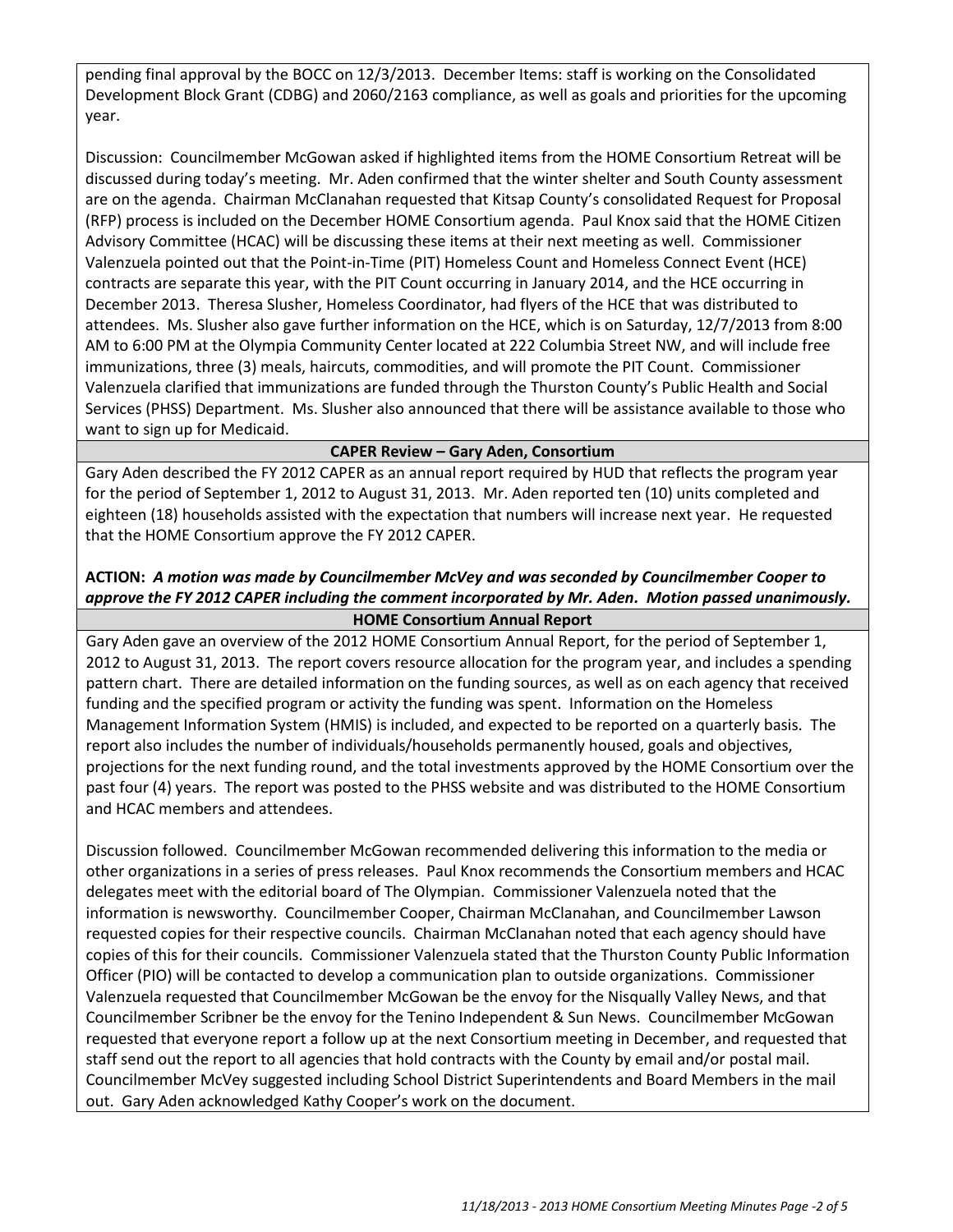### **Update on the People's House**

Danny Kadden, Executive Director for Interfaith Works, thanked the HOME Consortium Members for their continued and mature engagement with the difficult issues that face shelters. As Interfaith Works continues to promote Peoples House, there are three (3) facets:

- 1) **Interim Winter Shelter:** People's House has not yet open this winter. Alternate arrangements have been made for a women's shelter to serve up to eighteen (18) beds nightly and located at First Christian Church. In addition, arrangements have also been made for a men's shelter to serve up to twelve (12) beds nightly at St. Michael's Parish. There is also involvement from the Salvation Army for additional beds for the coldest nights, currently set at below thirty-six (36) degrees. The shelter for men and women with the Sidewalk program is currenly filled with a waiting list;
- 2) **Community Engagement and Outreach:** Outreach done by Interfaith Works has reflected well on the need for shelter. They took a hiatus during the election, and will begin work again in the next several months with members and organizations in the community in public forums and private engagements.
- 3) **Site Location:** The goal is to support necessary services and understanding the impact while realizing the need for such services in or near downtown where the target population is largely congregated. There is a need to find a center point between our collective responsibility and individual family and homeowner based fears. There is not a list of sites yet; we will look closely at locations in the downtown area, and will engage in thoughtful and deliberate conversations with stakeholders, and then will talk on a more public level.

Discussion: Councilmember Lawson noted that low-barrier demographic information has not been made available. Mr. Kadden stated that this information can be provided. Having a winter shelter is the biggest need. The People's House proposal includes forty (40) overnight beds combining men and women, but in separate areas for safety reasons. The day component is harder to predict since there are no such resources available now. Based on public facility use (ie. library), the estimated daily use is between 50-100 individuals per day. There will be space for napping and access to mental health and housing services on-site. Commissioner Valenzuela thanked Mr. Kadden and clarified that funding provided to the Salvation Army was due to the inability to start People's House in time for winter. Mr. Kadden clarified that the beds provided by the People's House is a consolidation of beds, not supplemental to the current beds. Theresa Slusher offered the term "Interim Housing" in place of "Low Barrier" due to the latter term not being understood by public. There will be no restriction based on drug use (though use is not allowed at the facility), and there will be screening for sex offenders, and it is unclear whether level one (1) offenders are allowed in the shelter or not. Councilmember McGowan asked how individuals access the shelter in Lacey. Mr. Kadden replied that a volunteer driver meets individuals at 9:00 PM in the Salvation Army parking lot in downtown Olympia and takes those on a sign up list and waiting list (if available) to both shelter locations. If the individuals cannot get into either of the shelters and the temperature is below thirty-six (36) degrees (predicted at approximately sixty (60) percent of the winter nights), they may be able to stay at the Salvation Army Cold Weather Shelter (at the same site), otherwise they are turned away back onto the street. Councilmember McGowan asked if the People's House is planning to open in winter of 2014. Mr. Kadden replied that is the earliest possible time; the issues of sheltering become more acute in winter but are year round. There is a plan to have further discussions about specific sites by spring of 2014. Mr. Kadden clarified that funding received by Interfaith Works was only enough to accomplish the pre-development phase. Councilmember McVey asked if the HOME Consortium has given money to a mobile shelter in the past. Chairman McClanahan stated that historically there has been van pooling to transport individuals to locations, but has never considered a mobile shelter. There were more brainstorming about different ideas, and Chairman McClanahan tabled the idea for a later date.

#### **HOME Retreat Follow-up**

Chairman McClanahan apologized for his absence from the HOME Consortium Retreat which was due to a personal emergency. Theresa Slusher reviewed the notes and goals with the Consortium. Ms. Slusher will combine the goals from the Ten (10) Year Plan, the 2013-2017 Consolidated Plan, and the 2013 HOME Retreat. This information will be presented as a matrix to the HOME Citizen Advisory Committee (HCAC) meeting scheduled for November 21, 2013. Common goals and a report can be presented to the HOME Consortium in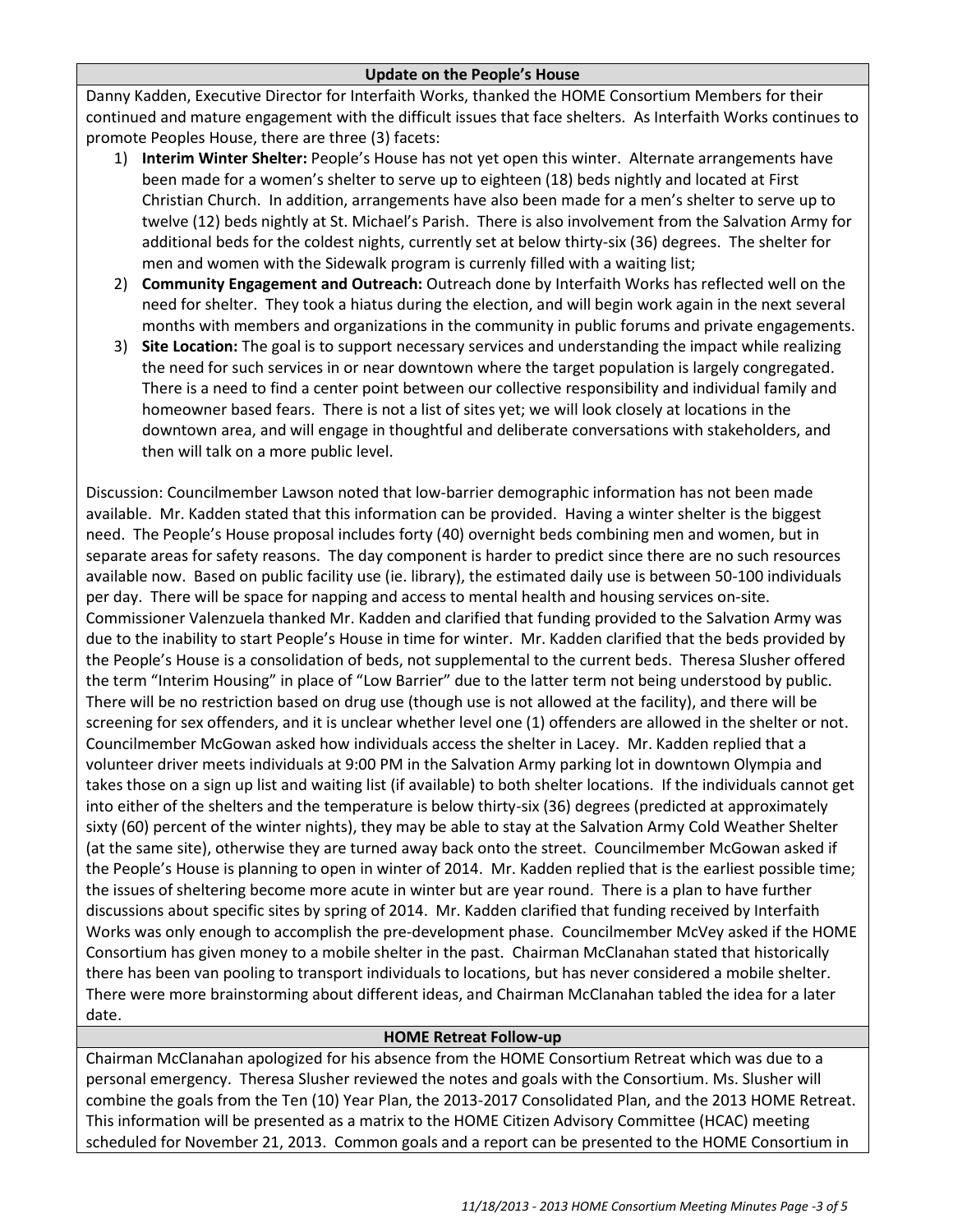December 2013. This information was also reviewed during the Performance Improvement Clinic held on November 14, 2013, where all Consortium members and providers were invited. Representatives from the Department of Commerce presented Homeless Management Information System (HMIS) data about Thurston County to get a sense of what the raw data shows. They also provided a homeless system simulator for participants. Three (3) strategies were discussed at the event: rapid re-housing, coordinated entry, and permanent supportive housing.

Discussion: It was asked if some transitional housing could be converted to one (1) of the three (3) mentioned above. Councilmember McVey asked if the City of Olympia could waive fees to the County for these kinds of shelters. Councilmember Cooper will bring this suggestion back to the Olympia City Council. Theresa Slusher suggested that HCAC take on some tasks. Discussion followed.

Chairman McClanahan requested the HCAC look at these goals, and Councilmember Cooper suggested the HCAC also look at the Strengths, Weaknesses, Opportunities, and Threats (SWOT) analysis for additional information. Councilmember McGowan requested that discussions should stay on a schedule with deadlines for work.

### **Winter Shelter Update**

Theresa Slusher stated that the reason for a cold weather shelter this season is due to People's House not being open yet. All jurisdictions in Thurston County expressed the need for an emergency shelter and came up with a model based on a two (2) week rotation with each jurisdiction. Logistics for transportation became difficult, and Salvation Army suggested providing the shelter instead.

Councilmember McGowan asked what the net result of available shelter beds is. Theresa Slusher replied that the number is a moving target. Danny Kadden suggested a follow-up in writing on exact numbers, and stated that shelter beds are historically winter only, and that other seasons are minimum. Theresa Slusher stated there are 169 total shelter beds. Councilmember McGowan requested a complete inventory of beds, which Ms. Slusher agreed to provide. The contract amount with Salvation Army is \$48,700, and it will be open more nights than in the past, with the degree threshold increased to 38 degrees. Use levels are at about 40 beds, and the City of Olympia keeps good records of monthly use. Councilmember Cooper asked if the Salvation Army could be open for 100% of nights, to which Mr. Aden replied that they are unable to do so. Councilmember Cooper requested that official numbers of beds versus a homeless count be made available for public to view. Theresa Slusher agreed to provide this. Ms. Slusher also said that in case of emergency, historically shelter beds have been used as overflow. Very few generators are available for use. Discussion followed regarding those who cannot access shelters due to waiting periods, lack of beds, etc.

## **Performance Improvement Clinic**

Theresa Slusher reported on the Performance Improvement Clinic at the beginning of the meeting and used this opportunity for discussion and feedback. Paul Knox asked if there was a PowerPoint presentation given by the Department of Commerce. Ms. Slusher confirmed and will send it out to Consortium members.

## **Update on South County Assessment**

Chairman McClanahan confirmed that there is a budget allocation for a South County assessment, and requested permission from Consortium members to move forward. Councilmember McClanahan stated that the previous experience with Evergreen was not a good one; nothing came of it. Chairman McClanahan requested a meeting with all south county representatives to discuss a method to go about this. Paul Knox stated that United Way has found organizations to do small projects, can share information with the Consortium. Commissioner Valenzuela suggested not moving forward without collaborating with the South Thurston Economic Development Initiative (STEDI) through the Thurston Regional Planning Council (TRPC). Councilmember McVey stated that STEDI received a \$150,000 grant for three (3) years from the Port of Olympia, with another \$150,000 in matching funds for a total of \$300,000 for economic development. Councilmember McGowan requested information on STEDI's next meeting. Councilmember Cooper asked about the scope of the assessment. Chairman McClanahan offered that the south county portion of the community is unique, and to assess what the housing issues are. Councilmember McVey suggested coordinating efforts with the Economic Development Council (EDC) and STEDI, and possibly conducting an